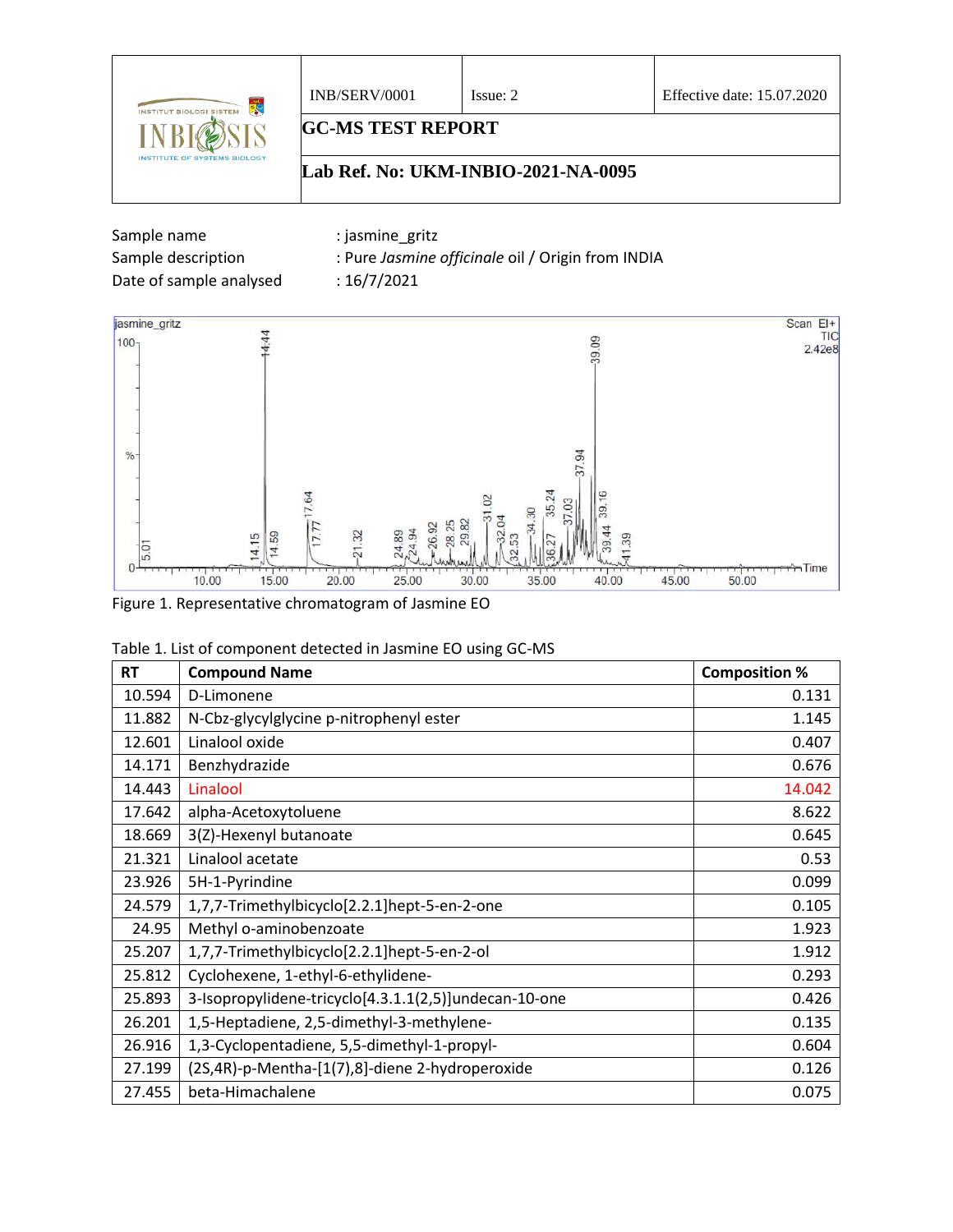

## **GC-MS TEST REPORT**

## **Lab Ref. No: UKM-INBIO-2021-NA-0095**

| 27.54  | beta-Farnesene                                                     | 0.311  |
|--------|--------------------------------------------------------------------|--------|
| 27.69  | Tricyclo[3.1.0.0(2,4)]hexane, 3,6-diethyl-3,6-dimethyl-, trans-    | 0.096  |
| 27.76  | Methyl 2-aminobenzoate                                             | 0.343  |
| 28.145 | p-Menth-8-ene, 3-methylene-                                        | 0.092  |
| 28.248 | 1R,4R,7R,11R-1,3,4,7-Tetramethyltricyclo[5.3.1.0(4,11)]undec-2-ene | 0.636  |
| 28.369 | beta-Farnesene                                                     | 0.309  |
| 28.589 | (-)-beta-Cadinene                                                  | 0.305  |
| 28.893 | 2,5,5-Trimethyl-2,3,4,5,6,7-hexahydro-1H-2,4a-ethanonaphthalene    | 0.215  |
| 29.114 | alpha-Ocimene                                                      | 0.139  |
| 29.213 | alpha-Curcumene                                                    | 0.172  |
| 29.473 | 3-Isopropylidene-tricyclo[4.3.1.1(2,5)]undecan-10-one              | 0.276  |
| 29.704 | (Z)-alpha-Bisabolene                                               | 0.124  |
| 29.822 | (Z)-alpha-Bisabolene                                               | 0.755  |
| 30.027 | beta-Bisabolene                                                    | 0.547  |
| 30.093 | (-)-beta-Elemene                                                   | 1.396  |
| 30.596 | alpha-Farnesene                                                    | 0.218  |
| 30.816 | E-Nerolidol                                                        | 0.617  |
| 31.025 | (Z)-alpha-Bisabolene                                               | 1.818  |
| 31.711 | E-Nerolidol                                                        | 1.176  |
| 32.063 | cis-3-Hexenyl benzoate                                             | 4.758  |
| 34.297 | Methyl hydrojasmonate                                              | 2.288  |
| 34.609 | trans-9-Decalol                                                    | 0.805  |
| 35.985 | Tricyclo[4.4.0.0(3,9)]decane                                       | 0.157  |
| 36.22  | Cyclopentanecarboxylic acid, 3-isopropylidene-, bornyl ester       | 0.138  |
| 36.275 | Phosphonous dichloride, (1,7,7-trimethylbicyclo[2.2.1]hept-2-yl)-  | 0.114  |
| 37.03  | alpha-Selinene                                                     | 1.69   |
|        | 1,4-Methanoazulene-9-methanol, decahydro-4,8,8-trimethyl-, [1S-    |        |
| 37.515 | (1à,3aá,4à,8aá,9R*)]-                                              | 1.16   |
| 37.698 | d-Norandrostane (5à,14à)                                           | 2.36   |
| 37.94  | 2,6,11-Tridecatrien-10-ol, 2,6,10-trimethyl-                       | 4.672  |
| 38.091 | d-Norandrostane (5à,14à)                                           | 0.937  |
| 38.175 | Longipinocarvone                                                   | 1.827  |
| 38.388 | Cembrene                                                           | 1.306  |
| 38.634 | Cembrene                                                           | 0.329  |
| 38.824 | 1-Cyclohexene-1-butanal, .alpha., 2, 6, 6-tetramethyl-             | 3.572  |
| 39.092 | 1-Cyclohexene-1-butanal, .alpha., 2, 6, 6-tetramethyl-             | 11.656 |
| 39.584 | 3-Hexen-1-ol, 6-(2,6,6-trimethyl-1-cyclohexenyl)-4-methyl-, (E)-   | 0.396  |
| 40.49  | 5-(1-Bromo-1-methyl-ethyl)-2-methyl-cyclohexanol                   | 0.108  |